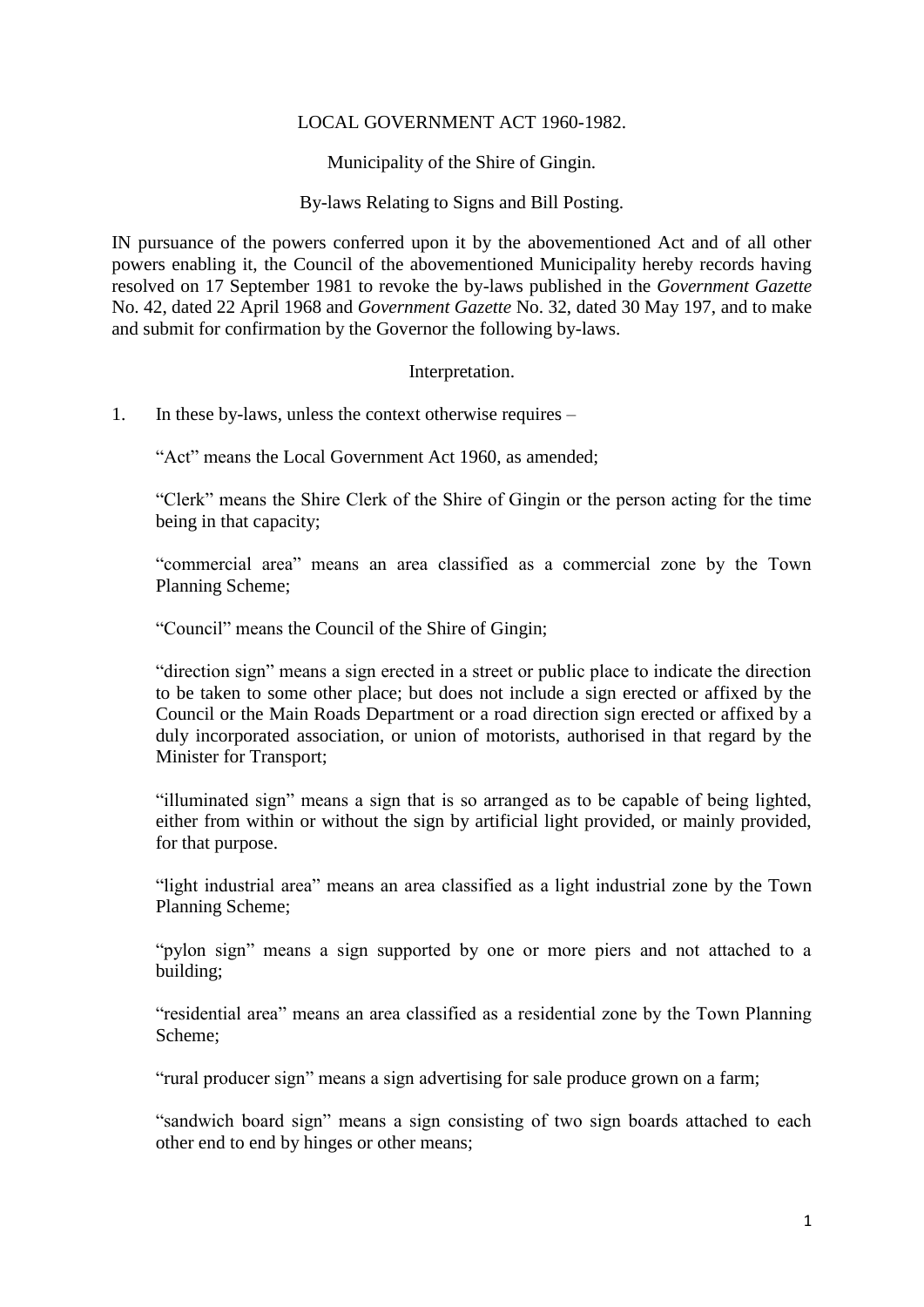"sale sign" means a sign indicating that the premises whereon it is affixed are for sale or for letting;

"semaphore sign" means a sign affixed to wall and supported at, or by, one of its ends only;

"sign" includes a signboard and a clock, other than clock that is built into a wall and that does not project beyond the face of the wall;

"Surveyor" means the Council's Building Surveyor appointed pursuant to the Act; and

Words and expressions used have the respective meanings as are given therein, and for the purposes of, the Act.

Licence Required.

- 2. (1) A person shall not erect or maintain a sign, and the owner or occupier of premises shall not suffer or permit a sign to remain on those premises, within one hundred metres of a street or other public place, except pursuant to a licence issued under these by-laws, unless the sign is exempt under By-law 8.
	- (2) A licence issued under these by-laws remains valid until an alteration is made to the sign in respect of which it is issued, and in that event the licensee shall apply for a new licence.
	- (3) A licence shall be in the form set out in the First Schedule to the by-laws.

# Applications for Licences.

- 3. (1) An application for a licence under these by-laws shall be made in the form of application set out in the First Schedule hereto.
	- (2) An application for a licence in respect of a sign shall be accompanied by a plan drawn to scale of not less than 1:50 showing the position, design, method of construction, colours to be used in painting and the method of illumination of the sign for which the licence is sought.
	- (3) An applicant for a licence shall furnish, in writing, any further particulars required by the Surveyor.
	- (4) The Council may impose any conditions it thinks fit upon the issue of a licence.

Licence Fees.

*Deleted Govt Gazette No. 18 11 March 1983*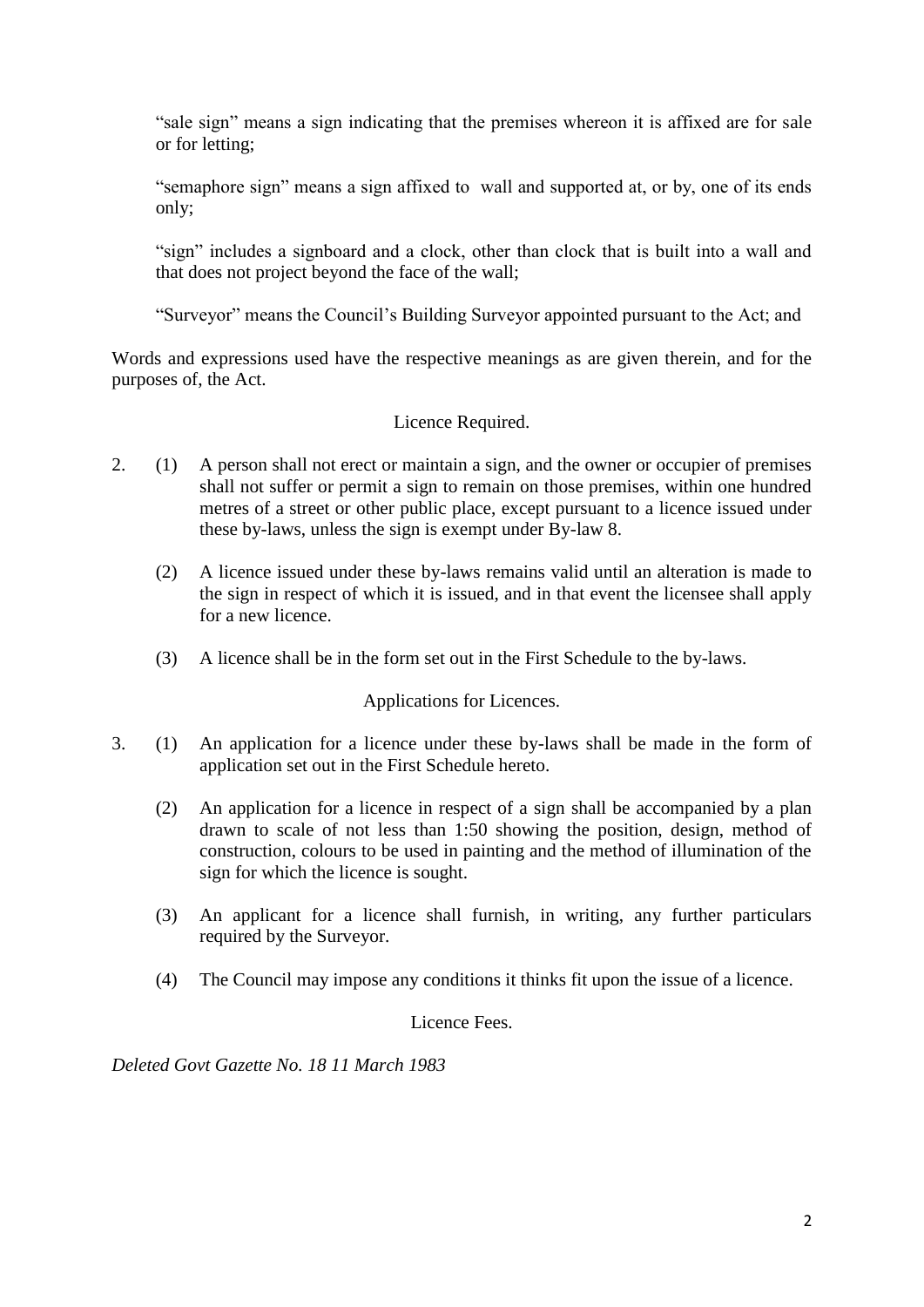# Licence Numbers.

5. The person to whom a licence is issued in respect of an advertising sign shall cause to be painted or stencilled on the face of the sign in figures of at least 25 mm in height the licence number relating to it.

# Licence to be Produced.

6. The owner or occupier of premises on which a sign is erected shall, on demand by an officer of the Council authorised in writing by the Council to require its production, produce the licence for inspection.

# Revocation of Licence.

7. Where anything purporting to be done pursuant to a licence issued under these by-laws is not done in conformity with the licence or with these by-laws or where the licensee is guilty of an offence against these by-laws the Council may, without derogation or any penalty to which that person may be liable, by notice in writing revoke the licence.

# Exempt Signs.

- 8. Nothing in these by-laws relates to a sign erected or maintained pursuant to an Act or to a sign that is:-
	- (a) a land sale sign not exceeding  $0.7 \text{ m}^2$  in area;
	- (b) a plate, not exceeding  $0.2 \text{ m}^2$  in area, erected, or affixed on the street alignment, or between that alignment and the building line, indicating the name and occupation or profession of the occupier of the premises, subject to By-law 13 (f);
	- (c) a sign not exceeding  $0.4 \text{ m}^2$  in area affixed to a building or erected, or affixed, behind the building line, to indicate the name of the occupier and his trade or occupation, subject to By-law 13 (f);
	- (d) signs erected by the Council of the Shire of Gingin on land under the care, control and management of the Council.

# Fixing of Signs.

9. Every sign shall be securely fixed to the structure by which it is supported, to the satisfaction of the Surveyor, and shall be maintained in a safe condition.

# Glass in Signs.

10. Glass shall not be used in any sign, other than in an illuminated sign.

### Sign Designs.

11. (1) All signs shall be designed to be compatible with their surroundings, including buildings, landscaping and other signs. Signs attached to buildings shall be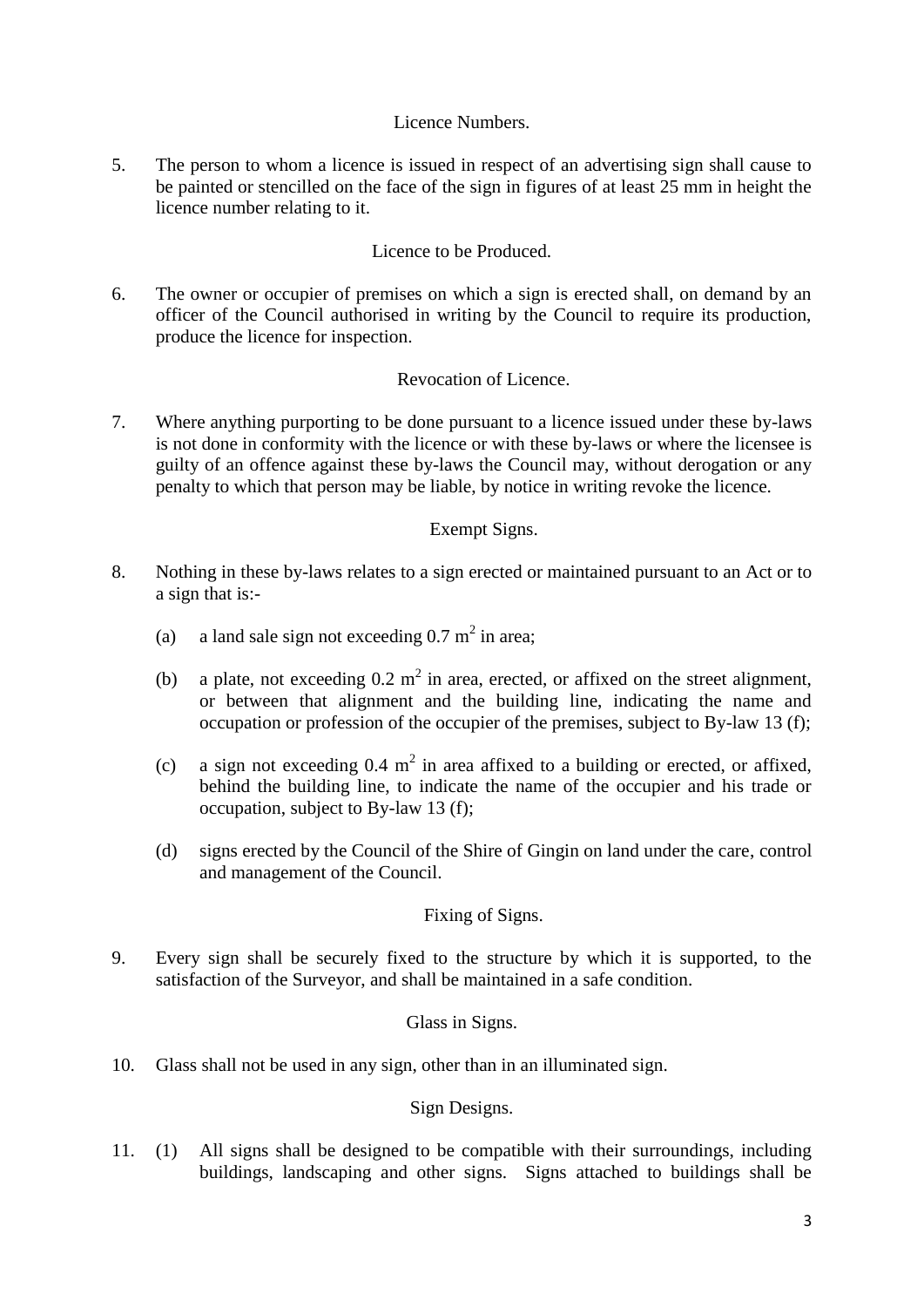incorporated into the architectural features of the building in placement, style, proportions, materials and finish. All permanent signs shall be professionally designed, constructed, finished, installed and maintained.

(2) Notwithstanding that a sign would otherwise comply with the provisions of these by-laws, the Council may refuse a licence therefore, if the sign in its opinion, would be injurious to the amenity or natural beauty of the area.

# Obstruction by Signs.

12. A person shall not erect a sign so as to obstruct access to or from a door, fire escape or window, other than a window designed for the display of goods.

### Prohibited or Restricted Signs.

- 13. A person shall not erect or maintain a sign
	- (a) so as to obstruct the view from a street or public place of traffic in the same way or any other street or public place;
	- (b) so as to be likely to be confused with, or mistaken for, an official traffic light or sign, or so as to contravene the Road Traffic Act 1974, or Regulations made thereunder;
	- (c) painted directly on awnings or banners;
	- (d) on a building where the stability of the building is, in the opinion of the surveyor, likely to be affected by the sign;
	- (e) in a position where it obstructs or obscures a person's view from a dwelling of a river, the sea or any other natural feature of beauty;
	- (f) a person shall not erect or maintain a sign on land other than that which is zoned commercial or industrial;
	- (g) using searchlights, balloons, pennants, flags used to call attention to a product, service or property;
	- (h) on a vehicle parked in or on a street, way, footpath or public place.

### Readily Combustible Material.

14. Except in the case of posters securely affixed to a sign board, paper, cardboard, cloth or other readily combustible material shall not form part of, or be attached to a sign.

### Signs to be Maintained.

15. (1) The holder of a licence in respect of a sign shall keep the sign clean and free from unsightly matter.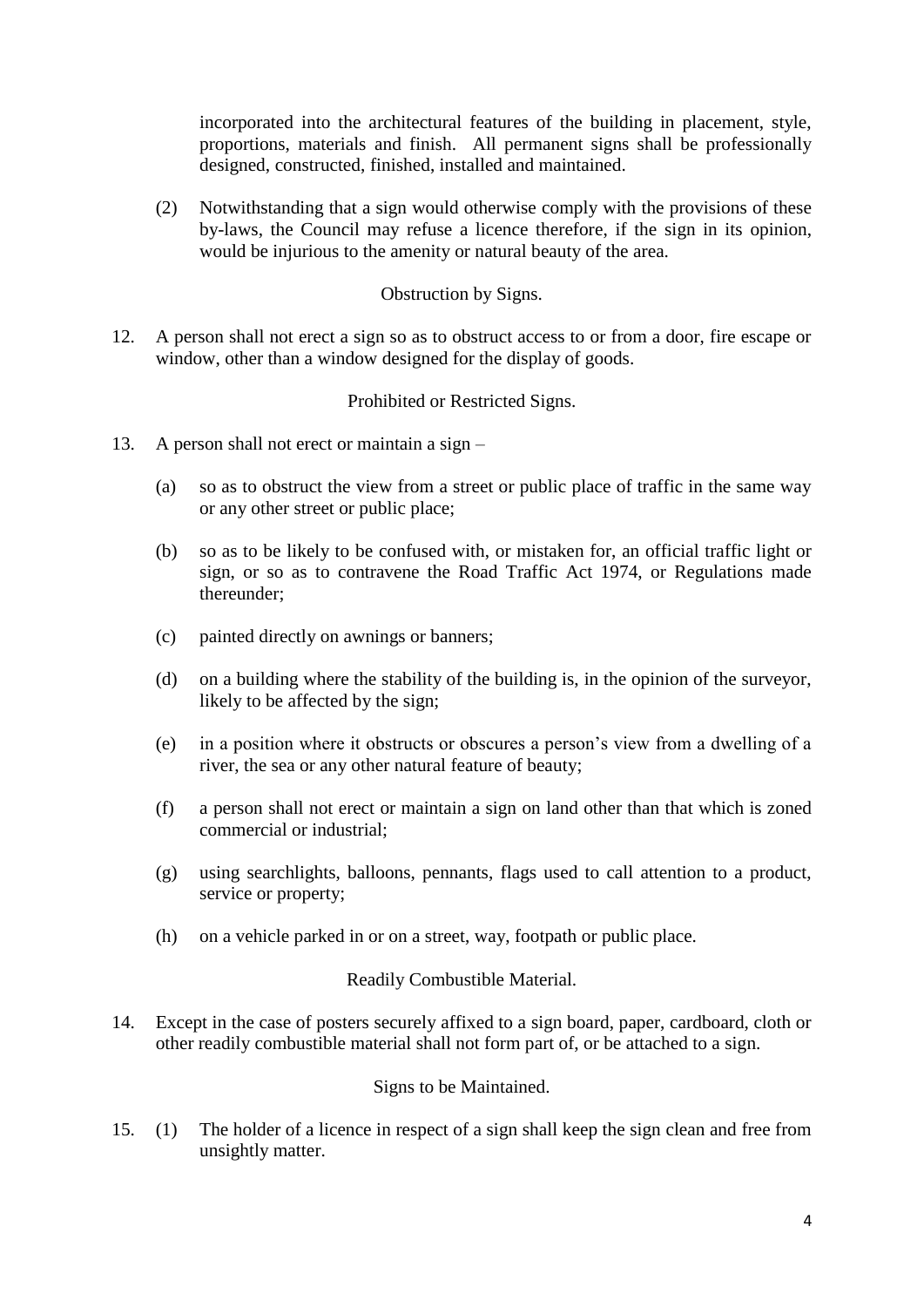(2) Where any person fails to comply with the requirements of sub by-law (1) of this by-law, the Council may order the sign or any part of the sign, removed.

# Bill Posting.

- 16. (1) Subject to sub-bylaw (2) of this by-law, a person shall not post a bill or paint, stencil, place or affix an advertisement on a street or on a building, structure, fence, wall, sign, post, blind or awning.
	- (2) This by-law does not apply to  $-$ 
		- (a) advertisements affixed to, or painted on, a shop window by the occupier thereof and relating to the business carried on therein;
		- (b) signs within a building.

# Information on Signs.

- 17. A sign, other than a sign referred to in by-law 18 or by-law 25, may contain the following information –
	- (a) the name of the occupier, or each of them if more than one;
	- (b) the business or businesses carried on in the premises;
	- (c) the occupier's telephone number;
	- (d) a description of the goods sold or offered for sale in the premises to which the sign is affixed or to which it relates.

### Business Direction Signs.

18. The Council may erect Business Direction Signs, in or near the intersection of streets which indicate the nature of the business that may be located by following the direction indicated by the sign.

Special Permits for Signs in the Public Interest.

- 19. (1) Notwithstanding anything contained in these by-laws, the Council may, by permit under the hand of the Clerk, allow the display of advertisements of meetings, charitable functions, art or cultural activities, (other than those conducted by a person for the purpose of commercial gain) or other events of public interest or the display of advertisements at theatres and other places of public entertainment upon terms and conditions decided by the Council in each case.
	- (2) A person shall not erect or maintain a sign more than four weeks before the meeting, function, event or activity to which it relates and the person by whom it was erected shall cause it to be removed not later than two weeks after the conclusion of the meeting, function, event or activity.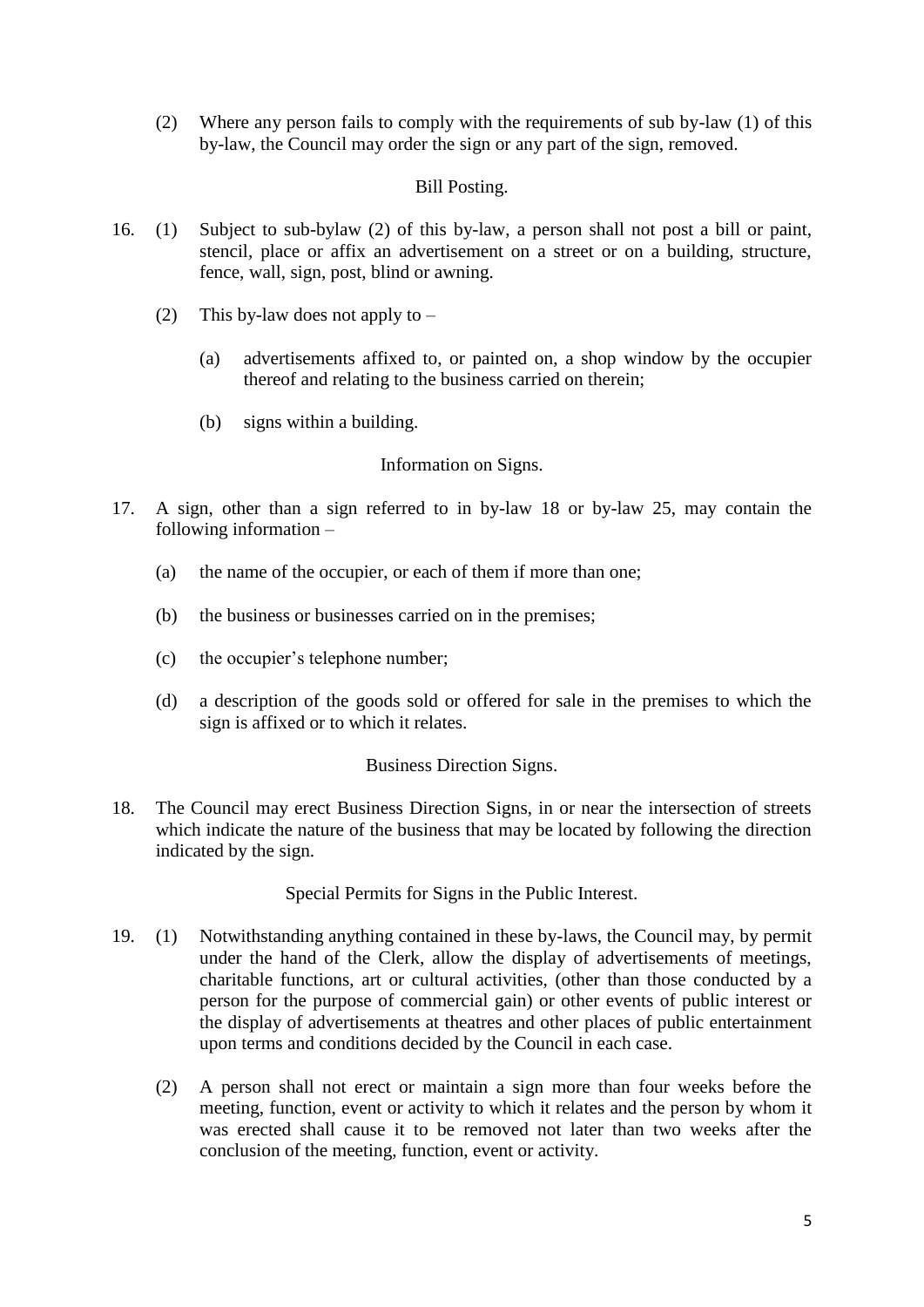(3) Notwithstanding anything contained in this by-law a person shall not nail a sign to a street tree.

### Clocks.

#### 20.  $(1)$  A clock shall –

- (a) if suspended under a verandah, have its centre coinciding with the centre line of the footway thereunder;
- (b) comply, as regards size, with the following table:-

| Height of Bottom of        | Maximum diameter of width  |
|----------------------------|----------------------------|
| clock above footway.       | Clock face and depth of    |
|                            | Clock including lettering. |
| $2.75$ m and under $3.5$ m | $450$ mm                   |
| 3.5 m and over             | 750 mm;                    |

- (c) be fixed either parallel with, or at right angles to, the wall to which it is attached;
- (d) not project from the wall to which it is attached
	- (i) if parallel to the wall, more than 300 mm; or
	- (ii) if at right angles to the wall, more than 1.8 m;
- (e) afford a minimum headway of 2.75 m;
- (f) be maintained so as to show the correct time;
- (g) be illuminated from sunset to midnight; and
- (h) not be permitted to strike between midnight and seven o'clock in the morning.
- (2) Notwithstanding the provisions of sub-bylaw (1) of this by-law, a clock suspended in an arcade, may be suspended over the centre of the arcade.

#### Building Display Centre Signs.

- 21. A sign advertising a building display centre shall
	- (a) be constructed of a type of material approved by the Council and not otherwise;
	- (b) be erected on a lot on which one of the display homes is erected and not elsewhere;
	- (c) be erected at a distance from the boundary of the lot not less than the height of the sign from the natural ground level;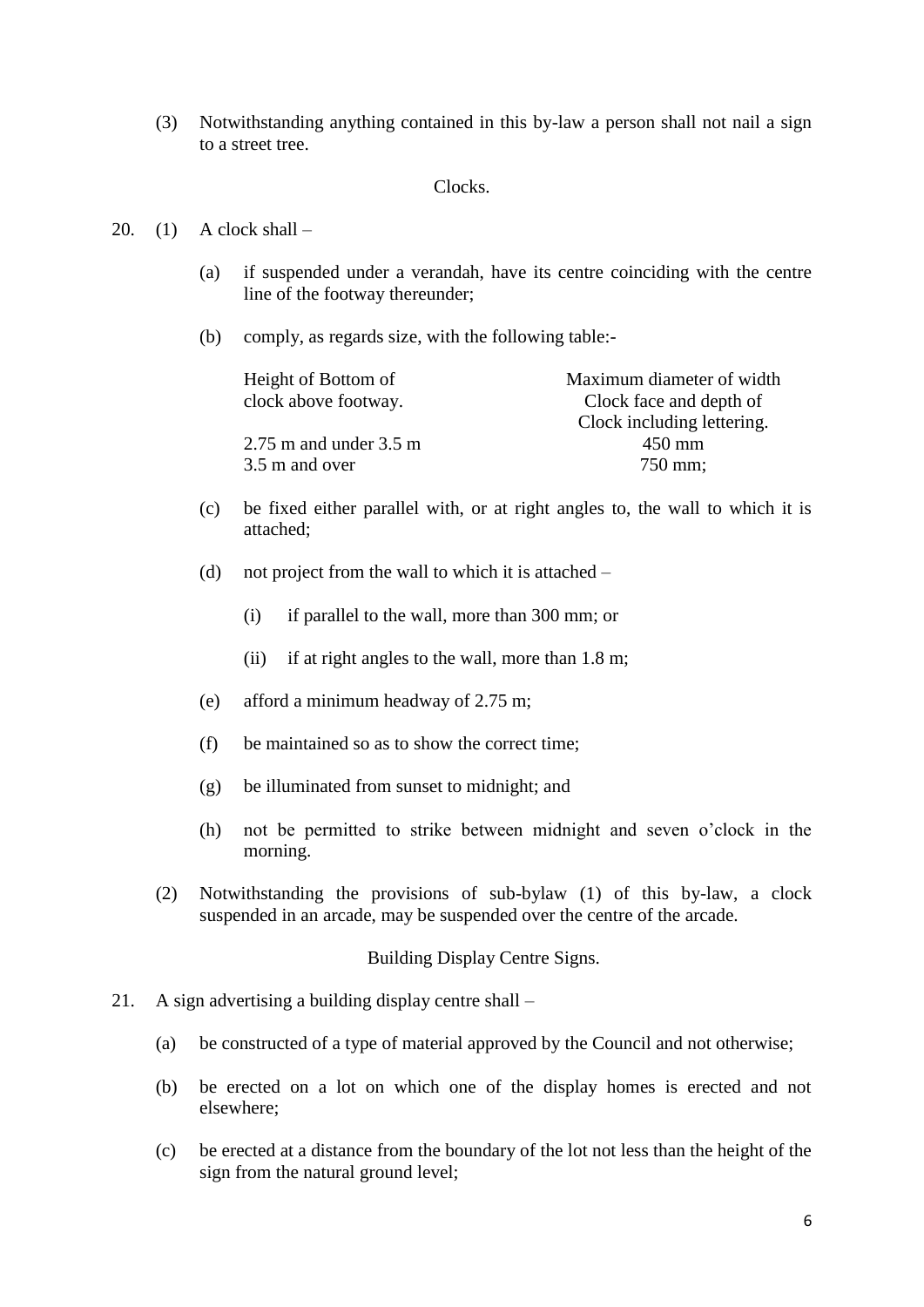- (d) not exceed 2.7 m in depth;
- (e) not exceed 1.5 m<sup>2</sup> in area if it relates to one display home only or 3 m<sup>2</sup> if it relates to two or more display homes.

#### External Wall Signs.

- 22. (1) A sign painted on an external wall or fascia shall be either a horizontal or a vertical sign and shall conform to the following –
	- (a) Horizontal Sign
		- (i) *Deleted Govt Gazette No. 17 20 February 1987*

| Maximum height<br>of sign. |  |
|----------------------------|--|
| 1.2 metres                 |  |
| 1.8 metres                 |  |
| 3.00 metres                |  |
|                            |  |

- (iii) not be within 600 mm of either end of the wall on which it is painted.
- (iv) not be within 3.5 metres of another sign painted on a wall of the building.
- (b) Vertical Sign
	- (i) *Deleted Govt Gazette No. 17 20 February 1987*
	- (ii) not be within 600 mm of either end of the wall on which it is painted;
	- (iii) not be within 3.5 metres of another sign painted on the wall of the building;
	- (iv) not exceed 600 mm in width;
	- (v) be of a height at least twice its width but not exceeding 2.5 metres in height.
- (2) Notwithstanding the provisions of paragraph (a) of sub-bylaw (1) of this by-law, the Council may permit an increase of not more than 50 per cent of the depths mentioned in that paragraph in any part or parts of a sign to permit the inclusion therein of a motif or capital letter.
- (3) The name of the building or the owner or occupier of the building may be placed on the wall or fascia of a building.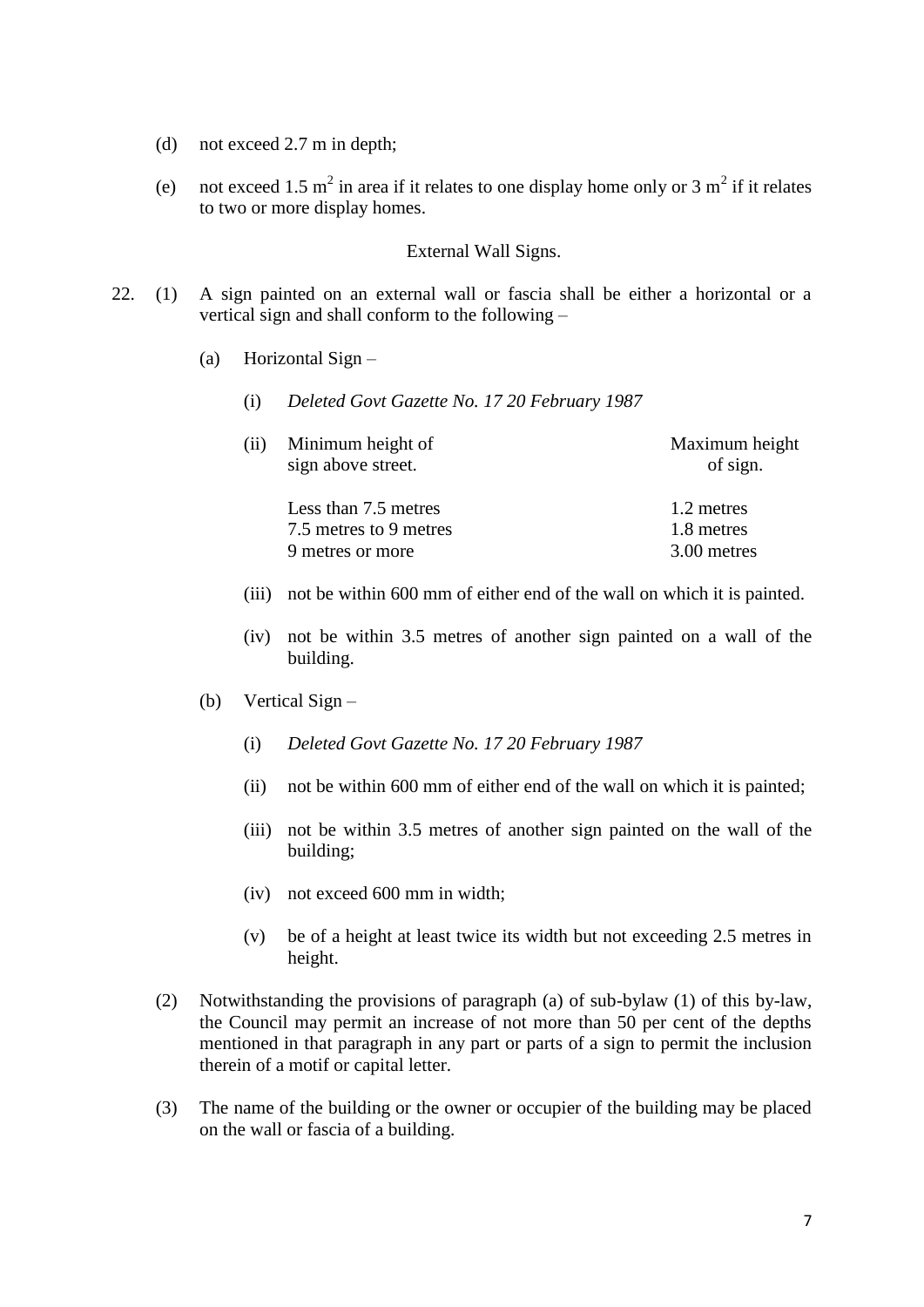#### Horizontal Signs Fixed to a Wall.

- 23. (1) A horizontal sign shall
	- (a) *Deleted Govt Gazette No. 17 20 February 1987*
	- (b) *Deleted Govt Gazette No. 17 20 February 1987*
	- (c) conform as to the height to the following table –

| Minimum height of      | Maximum height |
|------------------------|----------------|
| sign above street.     | of sign.       |
| Less than 7.5 metres   | 1.2 metres     |
| 7.5 metres to 9 metres | 750 mm         |
| 9 metres or more       | 3.00 metres    |

- (d) not project more than 600 mm from the wall to which it is attached; and
- (e) not be within 600 mm of either end of the wall to which it is attached, unless the end of the sign abuts against a brick, stone, or cement corbel, pier or pilaster which is at least 250 mm wide and projects at least 25 mm in front of, and 75 mm above and below, the sign.
- (2) Notwithstanding the provisions of paragraph (c) of sub-bylaw (1) of this by-law, the Council may permit an increase of not more than 50 per cent of the depths mentioned in that paragraph in any part or parts of a sign to permit the inclusion therein of a motif or capital letter.
- (3) *Deleted Govt Gazette No. 17 20 February 1987*
- (4) The name of the building, owner or occupier may be placed on the façade of a building, but  $-$ 
	- (a) *Deleted Govt Gazette No. 17 20 February 1987*
	- (b) *Deleted Govt Gazette No. 17 20 February 1987*
	- (c) the letters shall be of metal or other incombustible material; and
	- (d) the letters shall not be lit or illuminated unless all illuminated lettering has been specifically approved by the Council.

### Illuminated Signs.

- 24. An illuminated sign shall
	- (a) have any boxing or casing in which it is enclosed, constructed of incombustible material;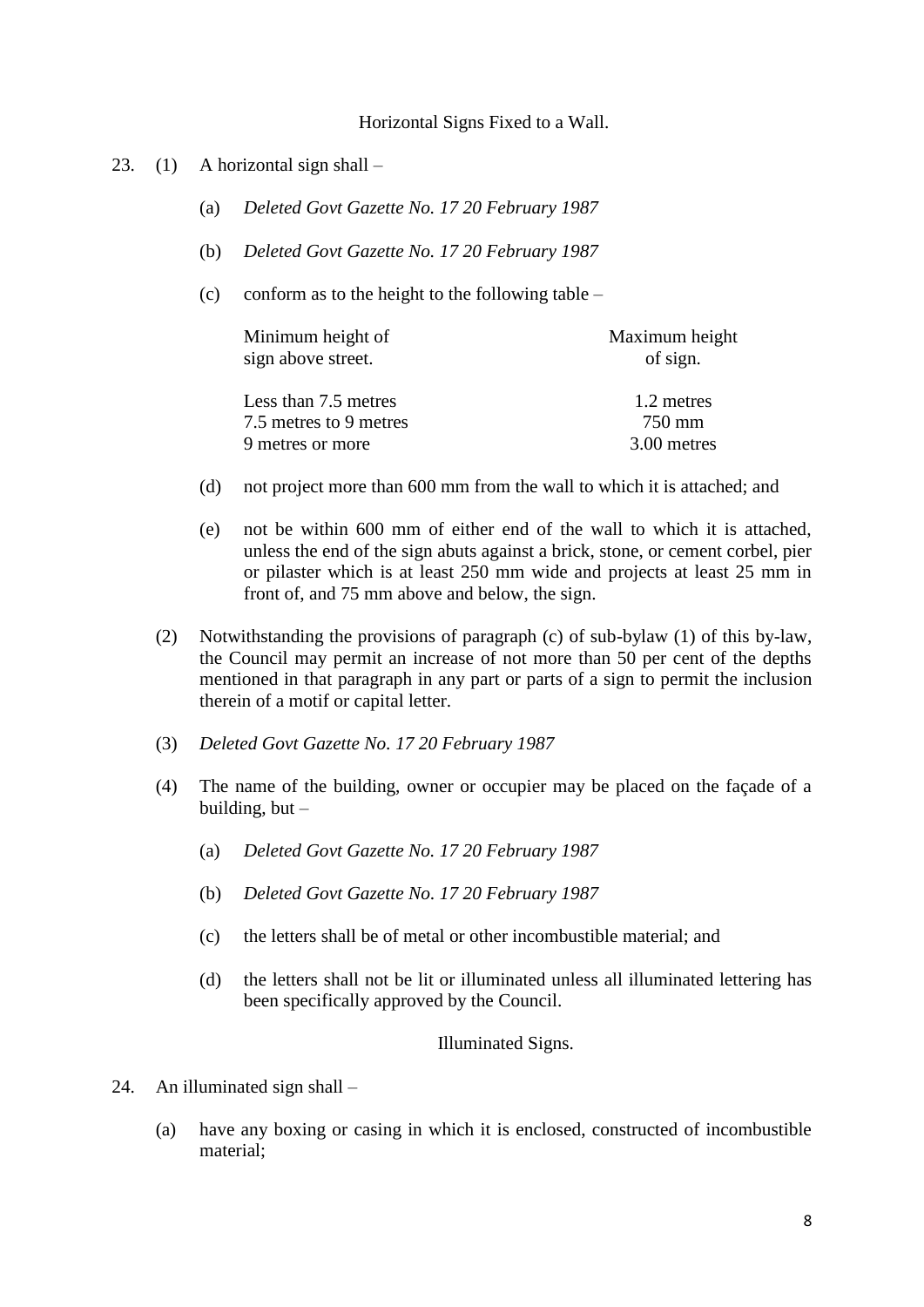- (b) where it is comprised of glass (other than fluorescent tubing) be so protected as to prevent its falling into a public place in the event of breakage;
- (c) be maintained to operate as an illuminated sign;
- (d) not have a light of such intensity as to cause annoyance to the public or be a traffic hazard.

### Roof Signs.

- 24A (1) No person shall erect or maintain a sign on the roof of a building unless with the approval of the Council. A sign shall:
	- (a) Not at any part be within 3.70 m of the ground;
	- (b) not extend laterally beyond the external walls of the building;
	- (c) comply, as regards height above ground and height of sign, with the following table:

| Height of Main Building Above | Maximum height         |  |
|-------------------------------|------------------------|--|
| Ground Level at point where   | of Sign.               |  |
| Sign is to be erected.        |                        |  |
|                               |                        |  |
| $3.70$ m and under $4.50$ m   | $1.20 \text{ m}$       |  |
| $4.50$ m and under $6.00$ m   | 1.80 <sub>m</sub>      |  |
| $6.00$ m and under 12.00 m    | 3.00 <sub>m</sub>      |  |
| $12.00$ m and under $18.00$ m | $4.50 \text{ m}$       |  |
| 18.00 m and upwards           | $6.00 \text{ m}$ ; and |  |

- (d) not be at any part more than 45.00 m above ground.
- (2) The Council shall not approve the erection of a roof sign unless the Building Surveyor certifies that, in his opinion, the building is so designed and constructed that the sign may be erected thereon without fear of damage or danger to the building or its occupants.
- (3) When ascertaining the height of the main building above ground level for the purpose of this By-law, any part of the roof, at the point where the sign is to be erected, that is provided solely for the purpose of architectural decoration, shall be disregarded.

### Land Sale Signs.

- 25. (1) A land sale sign shall  $-$ 
	- (a) be erected on the land to which it relates and not elsewhere;
	- (b) if it relates to an auction not exceed 1.5  $m^2$  in area;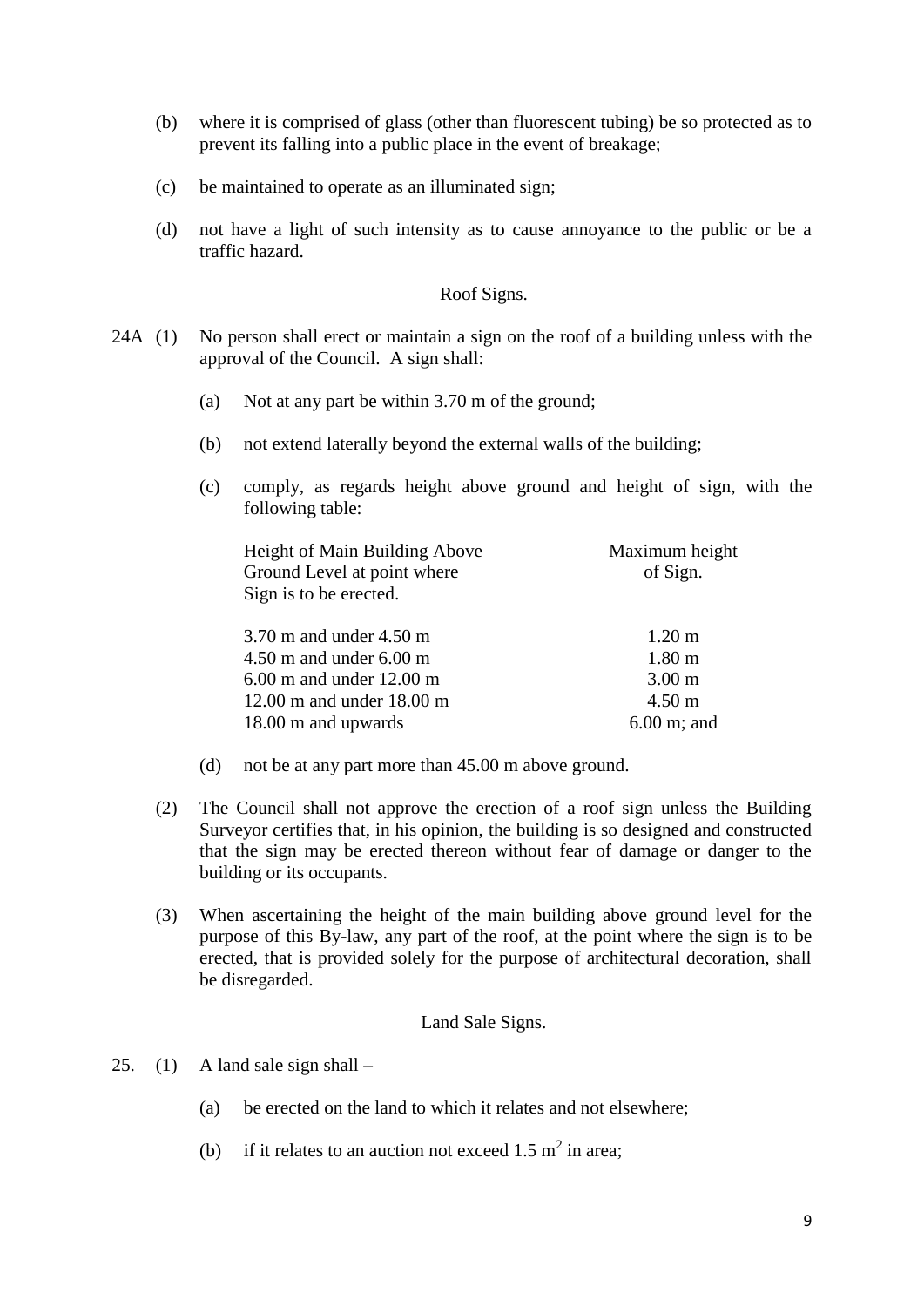- (c) if it advertises for sale lots created by a subdivision not exceed 9  $m^2$  in area;
- (d) in any other case not exceed  $0.7 \text{ m}^2$  in area;
- (2) A land sale sign advertising an auction shall
	- (a) not be erected more than four weeks before the proposed date of the auction;
	- (b) be removed not later than two days after the auction has been held;
	- (c) where it is erected on land having a frontage to a road that is a main road within the meaning of the Main Roads Act 1930, consist of letters not less than 150 mm in size.
- (3) A land sale sign advertising for sale lots created by a subdivision shall 0
	- (a) not be erected or maintained for a period exceeding six months without the approval of the Council;
	- (b) not be erected until 0
		- (i) the plan of subdivision has been approved by the Town Planning Board of Western Australia; and
		- (ii) the land has been zoned for the appropriate purpose.

Pylon Signs.

- 26. (1) A person shall not erect more than one pylon sign on a lot.
	- (1A) A person shall only erect a pylon sign on a lot zoned as Commercial or Industrial.
	- (2) A pylon sign shall  $-$ 
		- (a) *Deleted Govt Gazette No. 17 20 February 1987*
		- (b) not exceed 2.5 m measured in any direction across the face of the sign or have a greater superficial area that  $4 \text{ m}^2$ ;
		- (c) not project over a street;
		- (d) be supported on one or more piers or columns of brick, stone, cement, concrete, steel or timber of sufficient si and strength to support the sign under all conditions;
		- (e) *Deleted Govt Gazette No. 17 20 February 1987*
	- (3) *Deleted Govt Gazette No. 17 20 February 1987*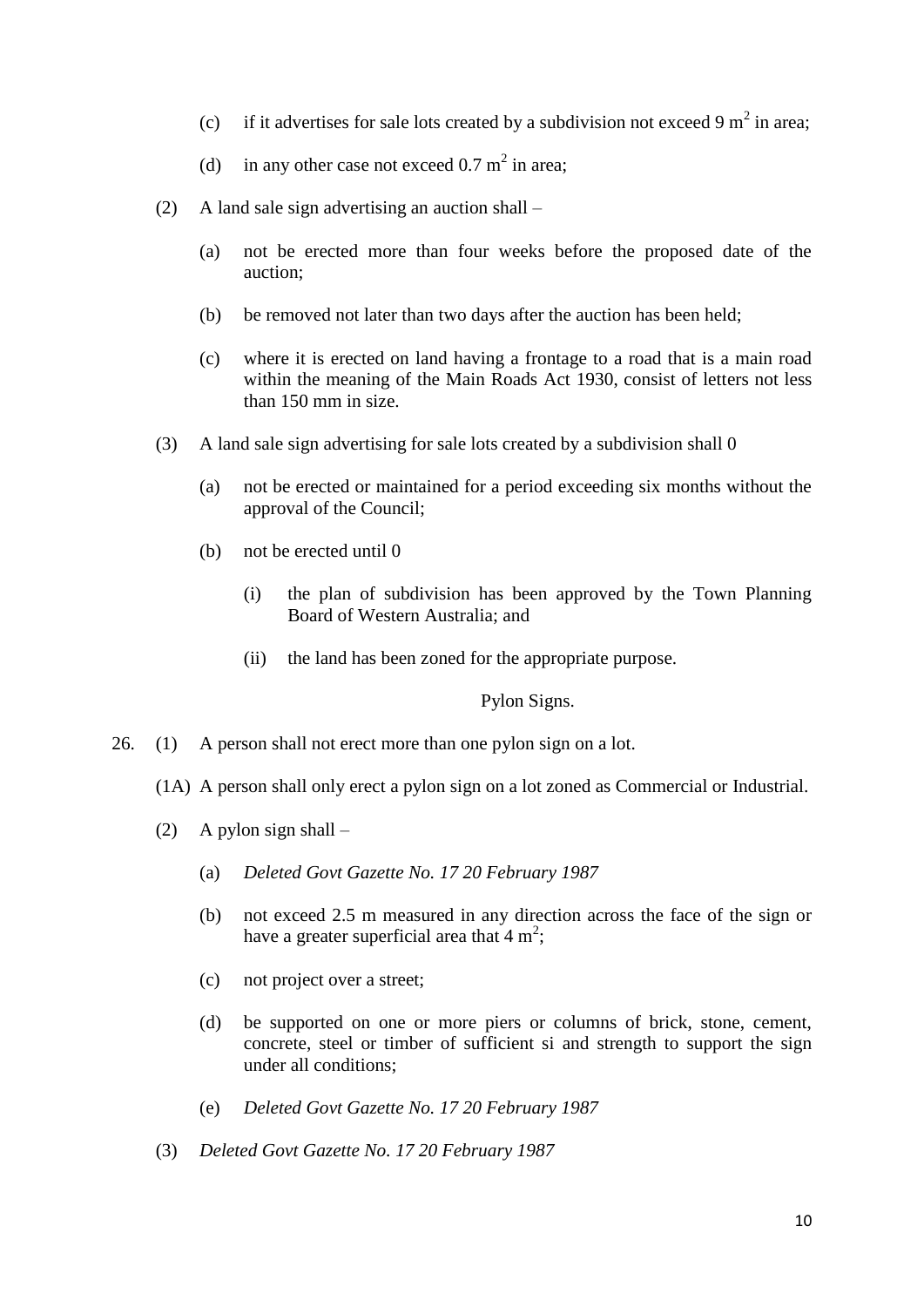- 27. The Council may issue a licence in respect of a pylon sign notwithstanding it does not comply with by-law 26  $(2)$  if –
	- (a) *Deleted Govt Gazette No. 17 20 February 1987*
	- (b) *Deleted Govt Gazette No. 17 20 February 1987*
	- (c) will be of a width not exceeding 1.8 m;
	- (d) will have two vertical supports with horizontal flat boards of a maximum height of 200 mm with a minimum space between each board of 50 mm;
	- (e) *Deleted Govt Gazette No. 17 20 February 1987*

# Rural Producer Signs.

- 28. A rural producer sign shall
	- (a) not indicate or display any matter otherwise than for the purpose of advertising the sale of produce grown on the land on which the sign is erected;
	- (b) be erected within the boundaries of the land on which the produce offered for sale was grown, and
	- (c) not exceed  $0.7 \text{ m}^2$  in area;
	- (d) not be of a height of more than 2 m from the natural ground level.
- 29. (1) A sandwich board sign shall
	- (a) not exceed 900 mm in height;
	- (b) not exceed  $0.8 \text{ m}^2$  in area on each side;
	- (c) *Deleted Govt Gazette No. 17 20 February 1987*
	- (d) *Deleted Govt Gazette No. 17 20 February 1987*
	- (e) *Deleted Govt Gazette No. 17 20 February 1987*
	- (2) A person shall not erect a sandwich board sign in any position other than adjacent to the building to which the sign relates.
	- (3) A person shall not erect more than one sandwich board sign in relation to the one building.
	- (4) A person who erects a sandwich board sign shall remove it at the close of business each day and shall not erect it again until the commencement of business on the following or a subsequent day.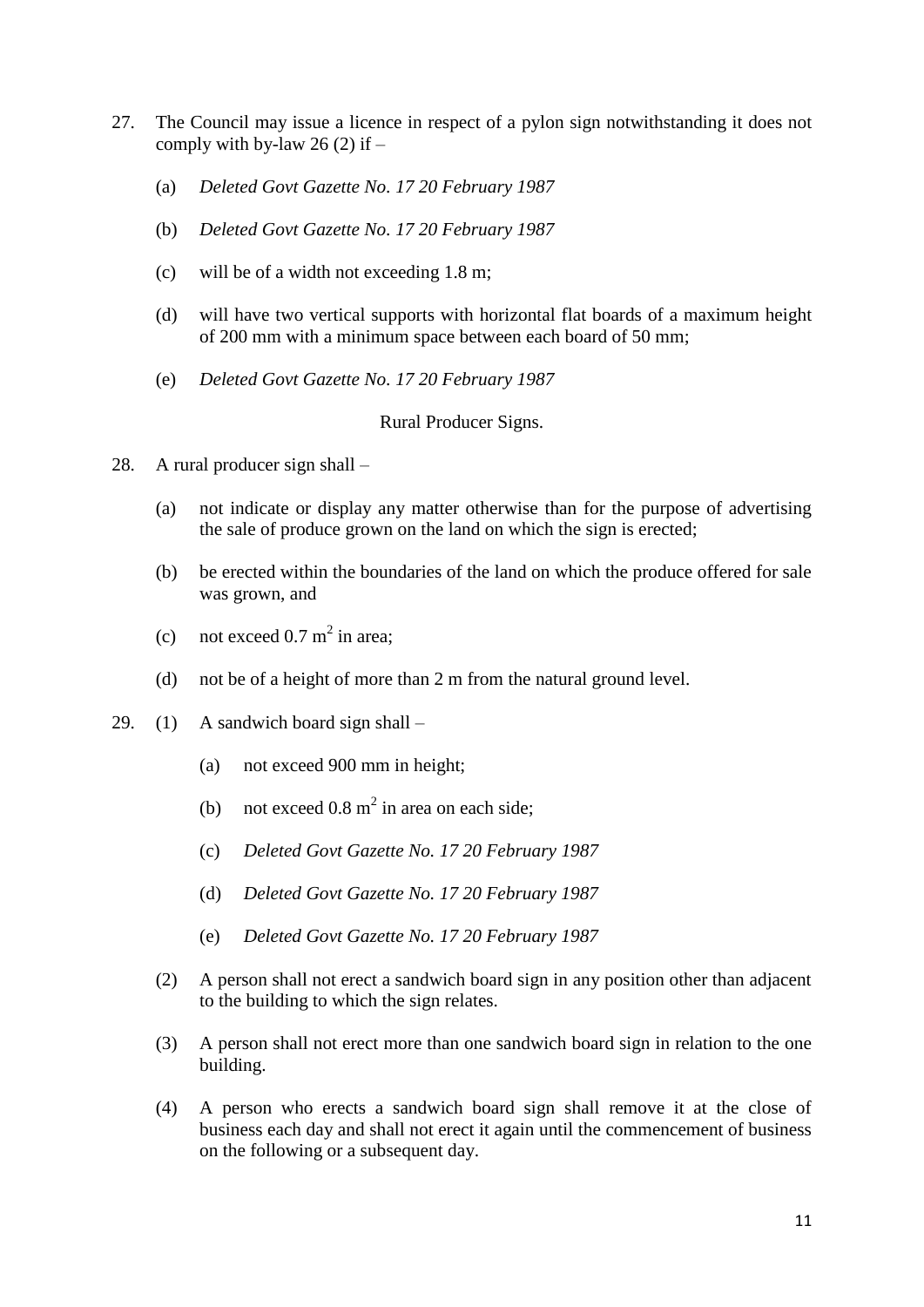### Semophore Signs.

- 30. (1) A semaphore sign shall
	- (a) afford a minimum headway of 2.7 m;
	- (b) be fixed at right angles to the wall to which it is attached;
	- (c) not project more than 900 mm from any point of attachment nor be of a greater height at any point than 1 m;
	- (d) be fixed over or adjacent to the entrance to a building; and
	- (e) not be fixed over or under a verandah.
	- (2) Not more than one semaphore sign shall be fixed over, or adjacent to any one entrance to a building.

Signs or Fences on Vacant Land.

31. A sign may be painted or erected on the inside of a side or rear fence of a lot zoned as Light Industrial or Commercial land on which there is no building if the lot is used for business purposes and shall conform to the following:

| (a) | Distance of Sign<br>from Street Boundary |                                                                             | Maximum Height and<br>Area of Sign                                                        |  |
|-----|------------------------------------------|-----------------------------------------------------------------------------|-------------------------------------------------------------------------------------------|--|
|     | (1)                                      | $3 \text{ m}$ to 40 m<br>$40 \text{ m}$ to $80 \text{ m}$<br>more than 80 m | 1.20 m and 2.40 $m^2$<br>1.80 m and 3.60 m <sup>2</sup><br>3.00 m and 6.00 m <sup>2</sup> |  |

- (b) (i) No such sign shall be erected within 3 m of any street boundary;
	- (ii) only one such sign may be erected on any one lot.

Verandah Fascia Signs.

- 32. A sign comprising free standing lettering only may be erected above the outer fascia of a verandah, parallel to the kerb, if the lettering does not exceed 400 mm in height and is mounted on a base of at least 100 mm in width.
- 33. A sign fixed to the outer or return fascia of a verandah 0
	- (a) shall not exceed 600 mm in height;
	- (b) shall not project beyond the outer meal frame, or surround of the fascia; and
	- (c) if an illuminated sign, may be of changing colours but shall not emit a flashing light.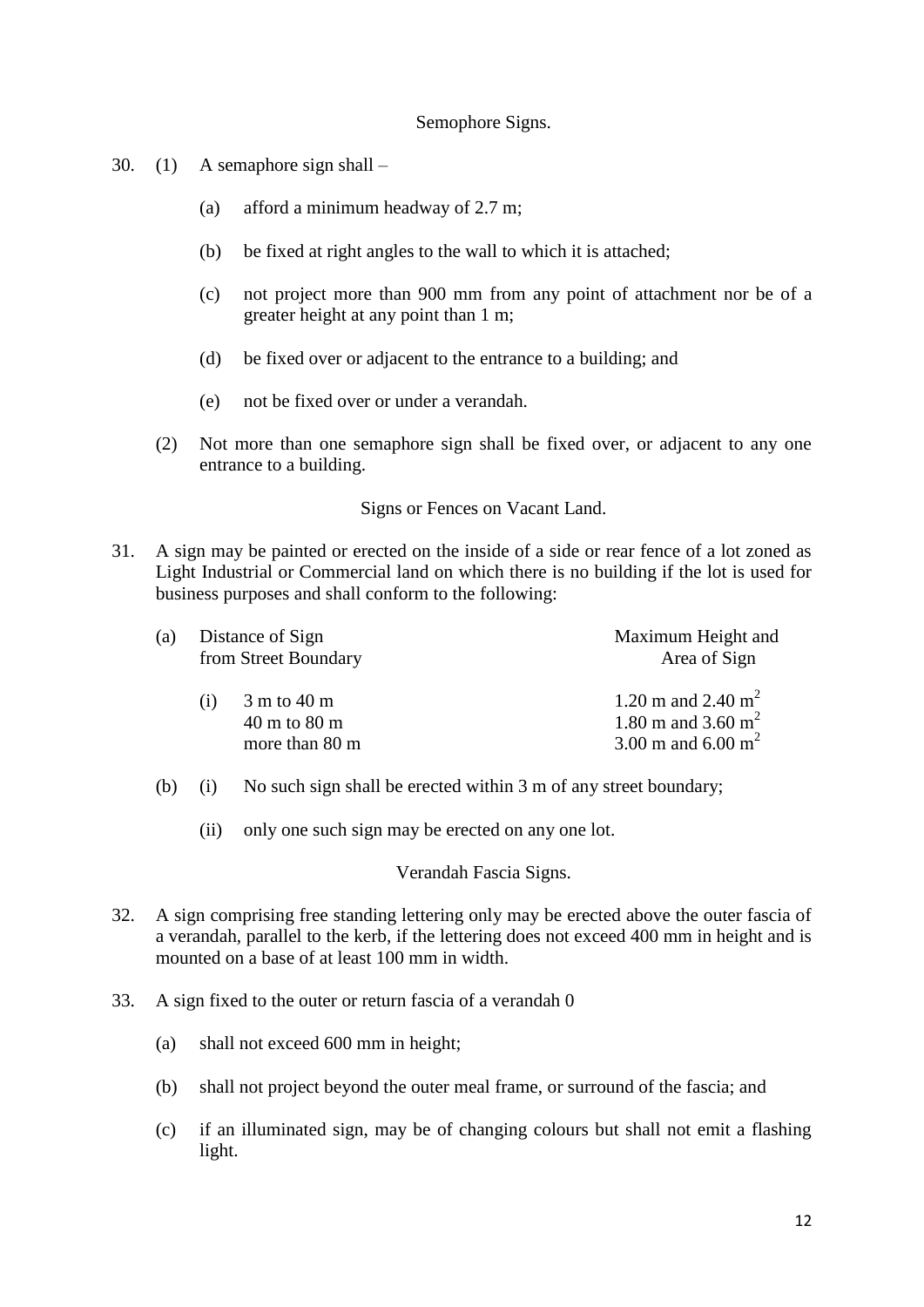#### Verandahs with Signs Underneath.

- 34. A sign under a verandah shall
	- (a) afford a headway of at least 2.5 m;
	- (b) not exceed 2.5 m in length,  $1.5 \text{ m}^2$  in area or 600 mm in height;
	- (c) not weigh more than 55 kilograms;
	- (d) not, if it exceeds 300 mm in height, be within 1.2 m or, where it does not exceed 300 mm in height, be within 900 mm of the side wall of the building, measured along the front of the building, before which it is erected;
	- (e) not, if it exceeds 300 mm in width, be within 2.7 m or where it does not exceed 300 mm in height, be within 1.8 m of another sign under that verandah;
	- (f) be fixed at right angles to the front wall of the building before which it is erected except on a corner of a building at a street intersection, where the sign may be placed at an angle with the wall so as to be visible from both streets.

#### Vertical Signs.

- 35. (1) A vertical sign shall
	- (a) afford a minimum headway of 3 m;
	- (b) subject to sub-bylaw (2) of this by-law, not project more than 900 mm from the point of attachment to the building to which it is attached;
	- (c) not project above the top of the wall;
	- (d) be of a height of not more than its width, but not exceeding 2.5 m;
	- (e) not be within 3.5 metres of another vertical sign on the same building;
	- (f) not be placed on a corner of a building;
	- (g) not exceed 600 mm in width;
	- (h) be 1.8 m clear of State Energy Commission aerial wires.
	- (2) Where a vertical sign is affixed to the face of a building that is set back beyond the face of another building within 3 m of it the sign may project 600 mm further than the distance prescribed by paragraph (b) of sub-bylaw (1) of this by-law or the distance by which the building to which it is affixed is set back beyond the fact of the other, whichever is the lesser.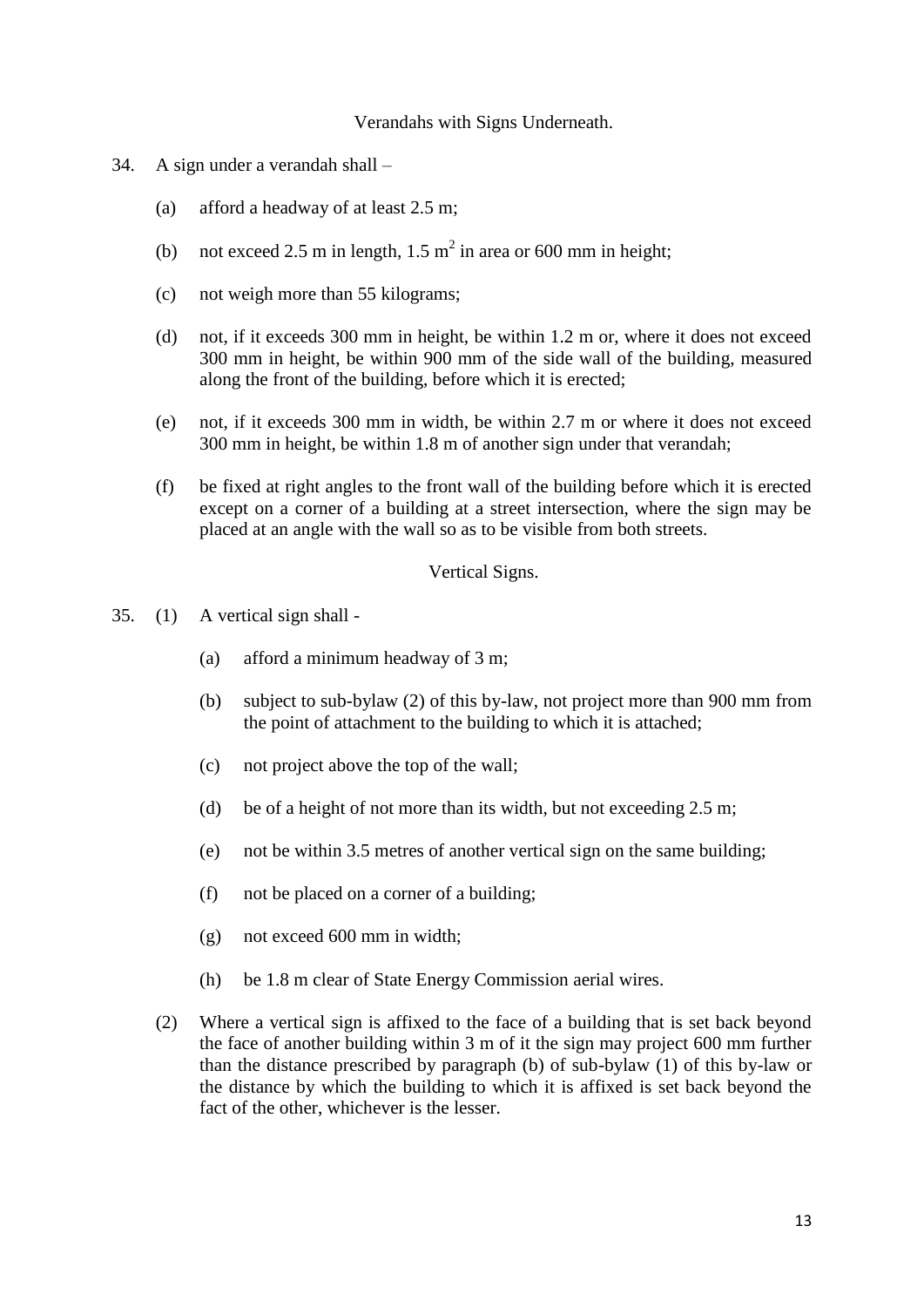### Offences.

- 36. (1) A person who erects a sign that does not comply with or erects a sign in a manner contrary to the provisions of these by-laws commits an offence.
	- (2) A person who maintains a sign without a licence or in respect of which the licence has expired or been cancelled commits an offence.
	- (3) Without prejudice to the provisions of sub-bylaws (1) and (2) of this by-law, the Council may serve on the owner or occupier of any premises on which any sign is erected, affixed or maintained contrary to these by-laws, notice to remove the sign within a time specified in the notice; and a person neglecting or failing to comply with the terms of a notice served on him pursuant to this sub-bylaw commits an offence.

Signs not Covered by the by-laws.

36A. Any application for a sign not covered in the by-law shall be submitted to Council for consideration.

# Penalty.

37. Any person who is guilty of an offence against these by-laws is liable to a penalty not exceeding \$200.00 and where the offence is one of a continuing nature, a daily penalty not exceeding \$20.00.

Removal and Disposal of Signs Unlawfully Displayed.

- 38. (1) The Council may remove a sign placed or erected, contrary to the provisions of these by-laws, on a street or land vested in, or under the care or control of the Council and may, without incurring any liability therefore, dispose of a sign so removed, in any manner it thinks fit.
	- (2) Where, in exercise of the power conferred by sub-bylaw (1) of this by-law, the Council removes and disposes of a sign, it may recover the cost of the removal and disposal in a court of competent jurisdiction from the person responsible for the placing or erecting of the sign.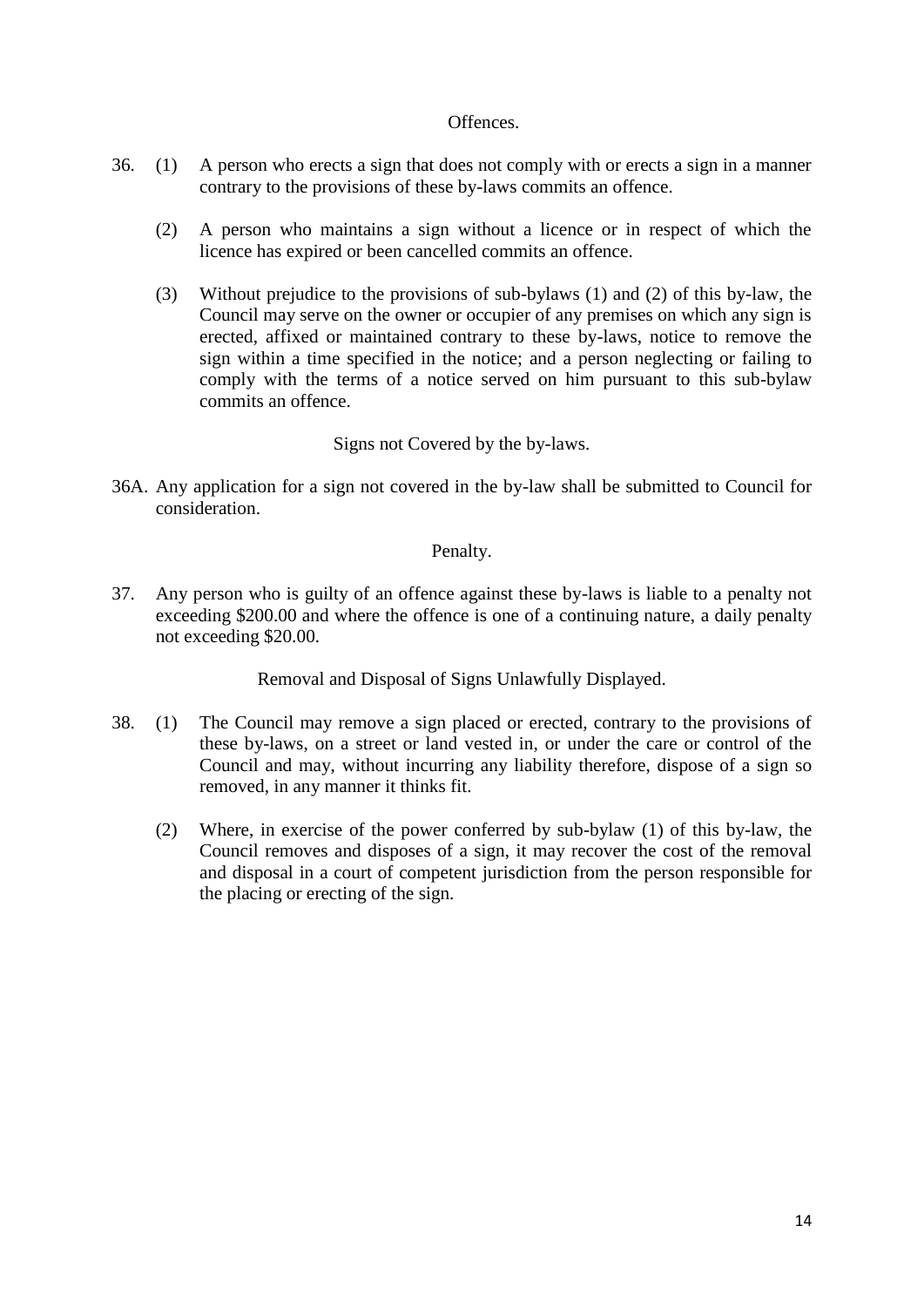Form 1.

Shire of Gingin.

By-laws Relating to Signs and Pill Posting.

# APPLICATION FOR LICENCE.

| The applicant named above hereby applies for the issue of a licence in respect of the<br>abovementioned sign. |
|---------------------------------------------------------------------------------------------------------------|
|                                                                                                               |
|                                                                                                               |

(Applicant)

Licence No.: …………………………………